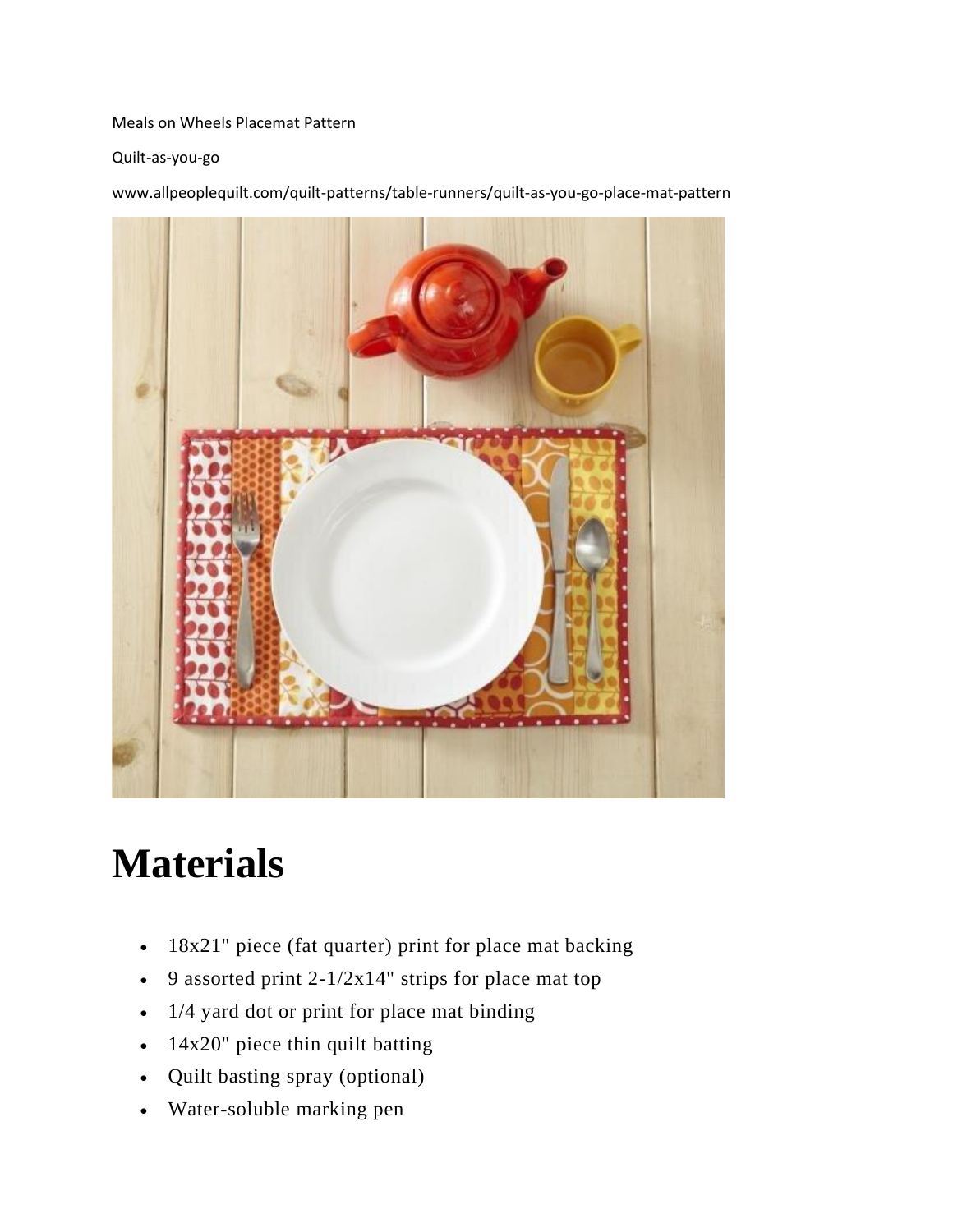#### **Finished place mat:** 18x12"

Sew this project with 1/4" seams. Sew with right sides together unless otherwise stated. Yardages and cutting instructions are based on 42" of usable fabric width.

# **Cut the Fabrics**

#### **From backing fabric, cut:**

• 1-14x20" rectangle

### **From binding fabric, cut:**

• 2-2-1/2x42" strips

## **Assemble (and Quilt) the Place Mat**

1. Lay backing fabric rectangle on work surface with right side down.

2. Place thin quilt batting piece on top. (If desired, use quilt-basting spray to secure the layers together.)

3. Using a water-soluble marking pen, mark a line 2-1/2" from left short edge.

4. Align a print 2-1/2x14" strip, right side up, between the left short edge and the drawn line.

5. Place a second print 2-1/2x14" strip, right side down, atop the first strip.

6. Sew together along one edge through all layers.

**TIP:** Use a walking foot attachment on your machine during the construction to avoid